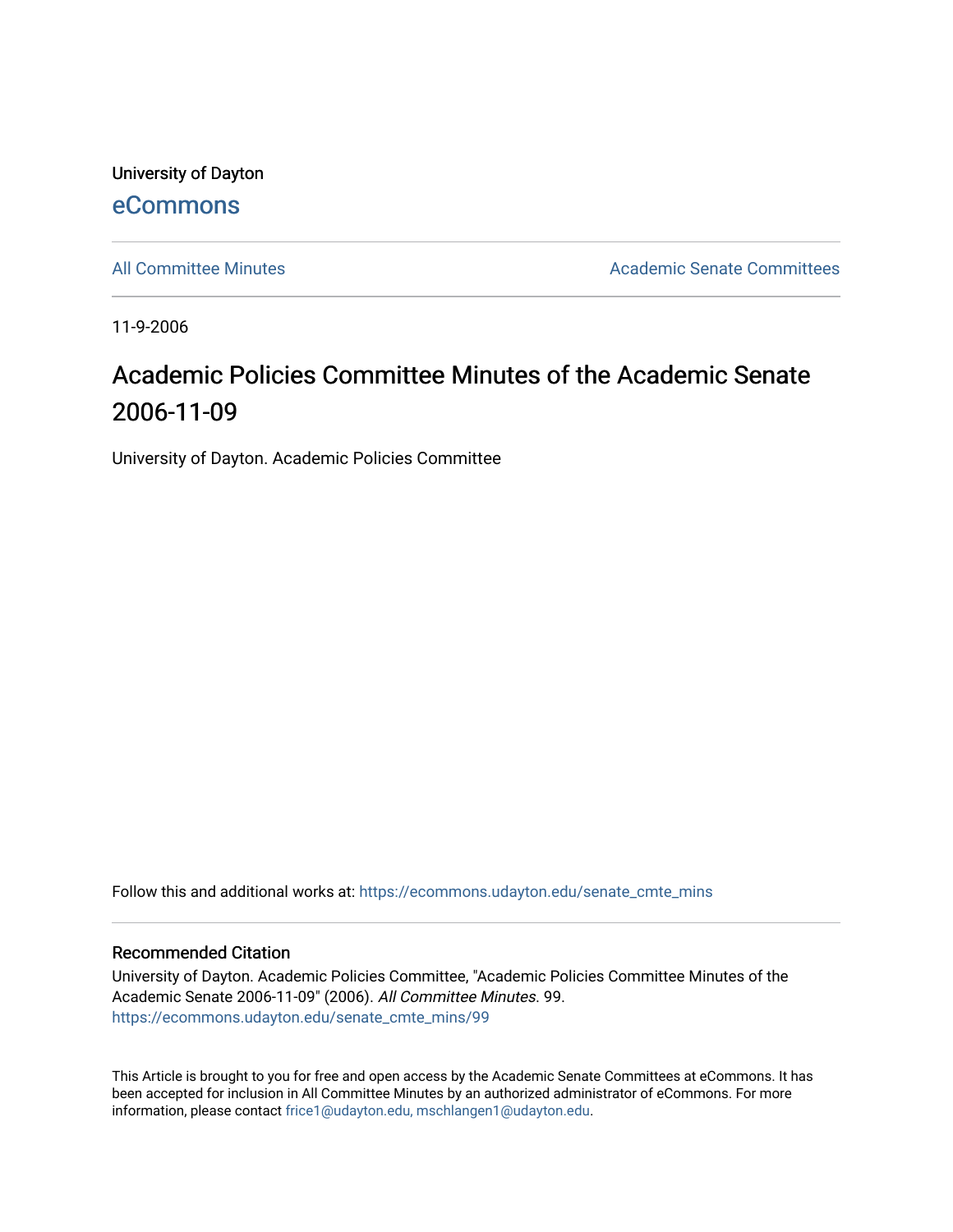### **APCAS**

#### Approved Minutes November 9, 2006

Members present: J. Biddle, M. Schmitz, R. Penno, A. Seielstad, L. Simmons, D. Parker, R. Wells, D. Bickford (ex officio)

Due to a lack of a quorum, no action could be taken on the minutes of 9/28/06 and 10/19/06.

#### **Announcement**

- 1. A new chair for APC needs to be elected at the 11/30/06 meeting. Biddle will be on sabbatical, and out of the country for some of Winter term. Nominations for chair should be sent to Biddle by November 27, 2006; Biddle will prepare a ballot for the APCAS meeting on November 30.
- 2. Academic professionalism and UD's constitutional notion of "shared governance" need to be examined. A draft of "**Statement of Philosophy The Academic Profession**" might be the place to start.

#### **Discussion**

1. 2007-08 Calendar. Each member of APCAS has the opportunity to review the Calendar Committee's minutes and recommendation. A straw-vote via email was conducted; the vote was 8 yes, 1 no and 1 "I'm not thrilled, but…" The urgency for this is driven by the publication deadline. The Provost's Council must approve the 2007-08 calendar on November 28; ECAS must make its recommendation by November 13. APCAS believes there are significant academic issues that it should consider; however, given the current time constraints, we approve this as a one-year only calendar. Broader issues for an academic calendar will become a major agenda item for APCAS in the Winter term.

2. The second draft of Phase 2 for *HIR* was discussed and amended—DRAFT #3 is included below. Three issues common to all WGs were discussed:

- 1) Process for selecting representatives. Do WG chairs need to go through Deans and Chairs in order to appoint members?
- 2) Length of service. If a Senator's Senate term expires in May, can she/he continue on the WG in order to provide continuity? (It is assumed that newly elected Senators will be added.)
- 3) What is the process for adding WGs to deal with the "implication" issues identified by the WGs?

### *DRAFT #3* **Charge to APCAS Working Groups (WG) on** *HIR*

### **GUIDING PROFESSIONAL PRINCIPLES**

• Curricular change is a faculty responsibility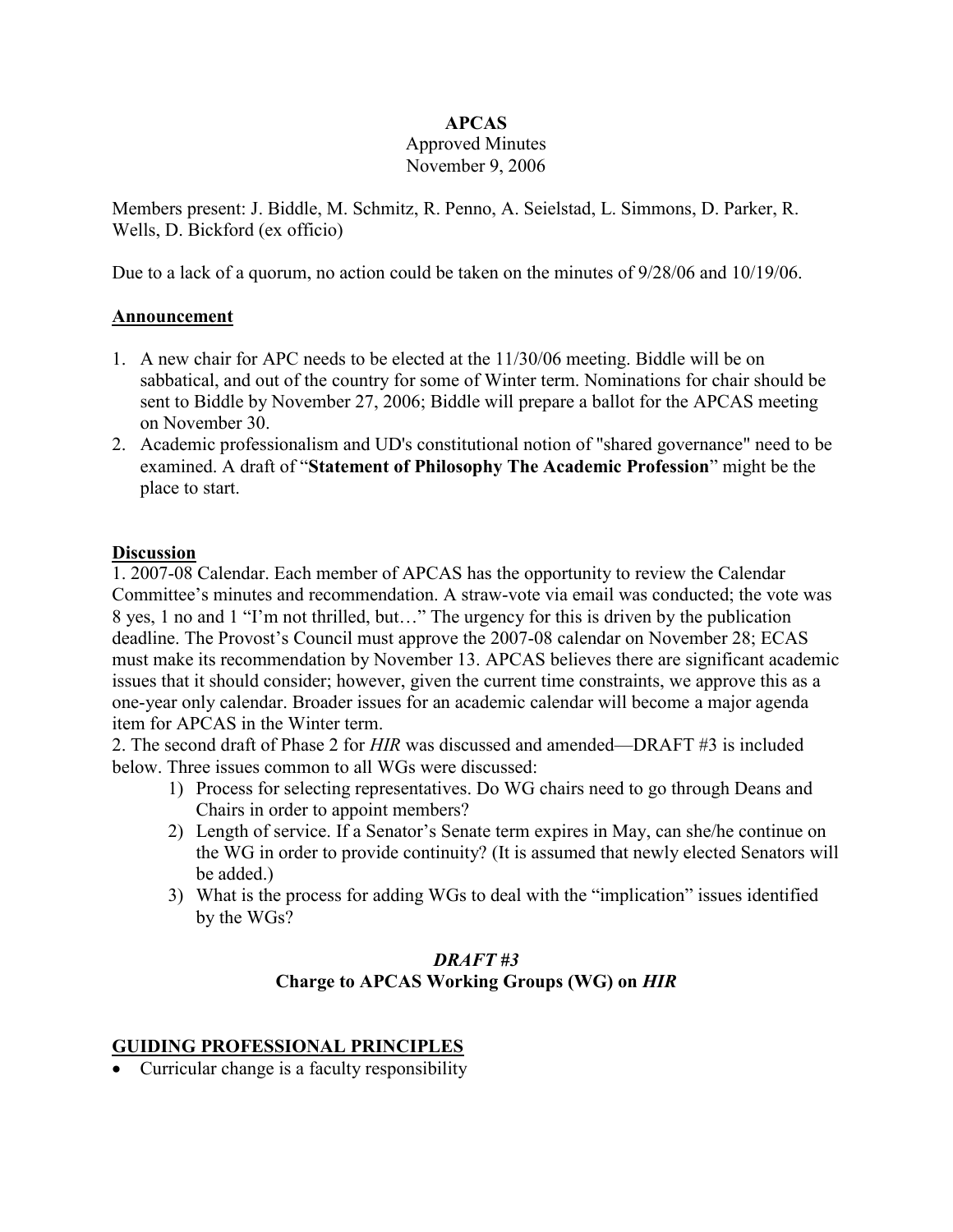- Neither the Provost not the Deans have the level of responsibility for the curriculum as does the faculty.
- Neither ECAS nor APCAS has the responsibility for "doing the work" of curriculum design, revision, or development as does the faculty.
- Therefore, the goal of the *HIR* review process is to move the work to the faculty as soon as possible.

# **PLAN**

By 11/30/06, answer the question of Phase 1 and determine plan for addressing Phase 2 PHASE 1 "Does the Senate believe that the MEWG captured the ideals of a university education in the Catholic and Marianist traditions? If so, I respectfully request that

PHASE 2 " the Senate take appropriate action on the document through its committee structure in order to generate a set of recommendations regarding specific programs, infrastructure, faculty development, and resources necessary to realize the educational aims and learning outcomes."

Although the APCAS has designed a two-phase process regarding *HIR*, the goal is to engage in an integrative and holistic study. The Catholic and Marianist Tradition provides UD not only the ground for these recommendations, but also the generative culture for ongoing exploration. As the report states on p. 9:

*As well as reflecting the discussions initiated by the Working Group, these recommendations draw upon other work on the curriculum being done by the First Year Team, the Humanities Base Committee, the Cluster Coordinating Committee, the Committee on General Education and Competencies, and faculty involved in various academic excellence initiatives funded by the provost. These recommendations are also designed to advance the seven strategic goals set out in A Vision of Excellence.*

# **CHARGES COMMON TO ALL WGs**

- Determine appropriate working relationships with existing UD teams/committees/working groups.
- Determine an efficient and effective size and structure for the WG.
- Determine appropriate membership beyond the core established by APCAS.
- Identify critical connections/overlaps with other WGs and/or recommendations. These interrelationships should be forwarded to the *HIR* Steering Committee on a regular basis.
- Identify educational infrastructure issues to be forwarded to the *HIR* Steering Committee on a regular basis.

# **MEMBERSHIP**

- Each WG will be chaired by a member of APCAS. The core membership of each WG will be determined by the APCAS.
- Other Senators can volunteer for the WG or their choice.
- Other Senators can nominate non-Senate members (nominations to be sent to WG chair).
- Each WG should invite members from key stakeholder groups.

# **TIMELINE**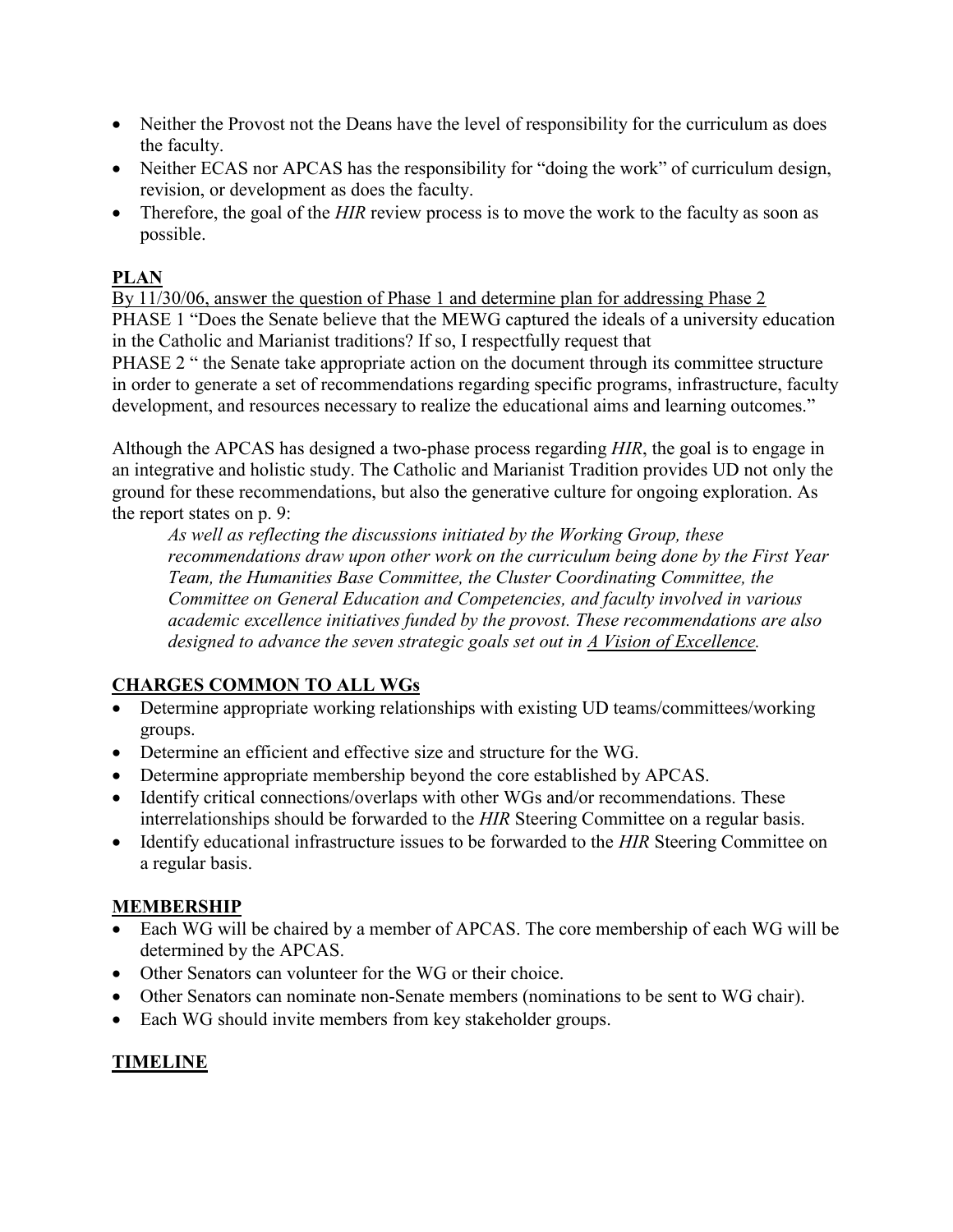An Interim Report is due from each WG by May 1, 2007. The *HIR* Steering Committee's report will include any changes in the charges for the WGs as well as more specific guidelines for the final report due in December 2007.

### **OVERSIGHT**

The **HIR Strategic Task Force Steering Committee,** led by APC members with representatives from Student Development and Campus Ministry, will monitor the necessary steps to encourage holistic and integrated work across the Working Groups; it will also monitor the "infrastructure and implication" issues identified by the Working Groups. The Steering Committee will also function as the "writing committee" for the final version of *HIR*.

### **Working Group #1**

First Year Seminar, Humanities Base, and General Education

### **Membership**

David Darrow and Chris Duncan, Co-Chairs

APC, LLC, Humanities Base, K. Webb, K. Henderson, CM, SD, Senators, students (Because of the scope of its charge, WG #1 might need to establish subcommittees.)

### **Charge**

- Develop a 3-hour First Year Seminar (FYS) reflective of the attached recommendation.
- Develop model to align Learning-living communities (LLC) and Humanities Base Program (HBP) over four years.
- Develop model to conceptually expand the HBP to include the new FYS and the incorporation of the lines of inquiry from Arts Study, Science, and Social Science.
- Develop model for incorporating the lines of inquiry from Arts Study, Science, and Social Science.
- Determine appropriate working relationships with existing UD teams/committees/working groups or individuals.
- Determine an efficient and effective size and structure for the WG.
- Determine appropriate membership beyond the core established by APCAS.
- Identify critical connections/overlaps with other WGs and/or recommendations. These interrelationships should be forwarded to the *HIR* Steering Committee on a regular basis.
- Identify educational infrastructure issues to be forwarded to the *HIR* Steering Committee on a regular basis.

# **Timeline**

- April 2007: an interim report on FYS and the alignment of LLC & HBP.
- December 2007: any revisions to the interim report and the model for expanding the HBP and for incorporating the lines of inquiry from Arts Study, Science, and Social Science.

#### **Focus** VI.A. Recommendations for the first year of study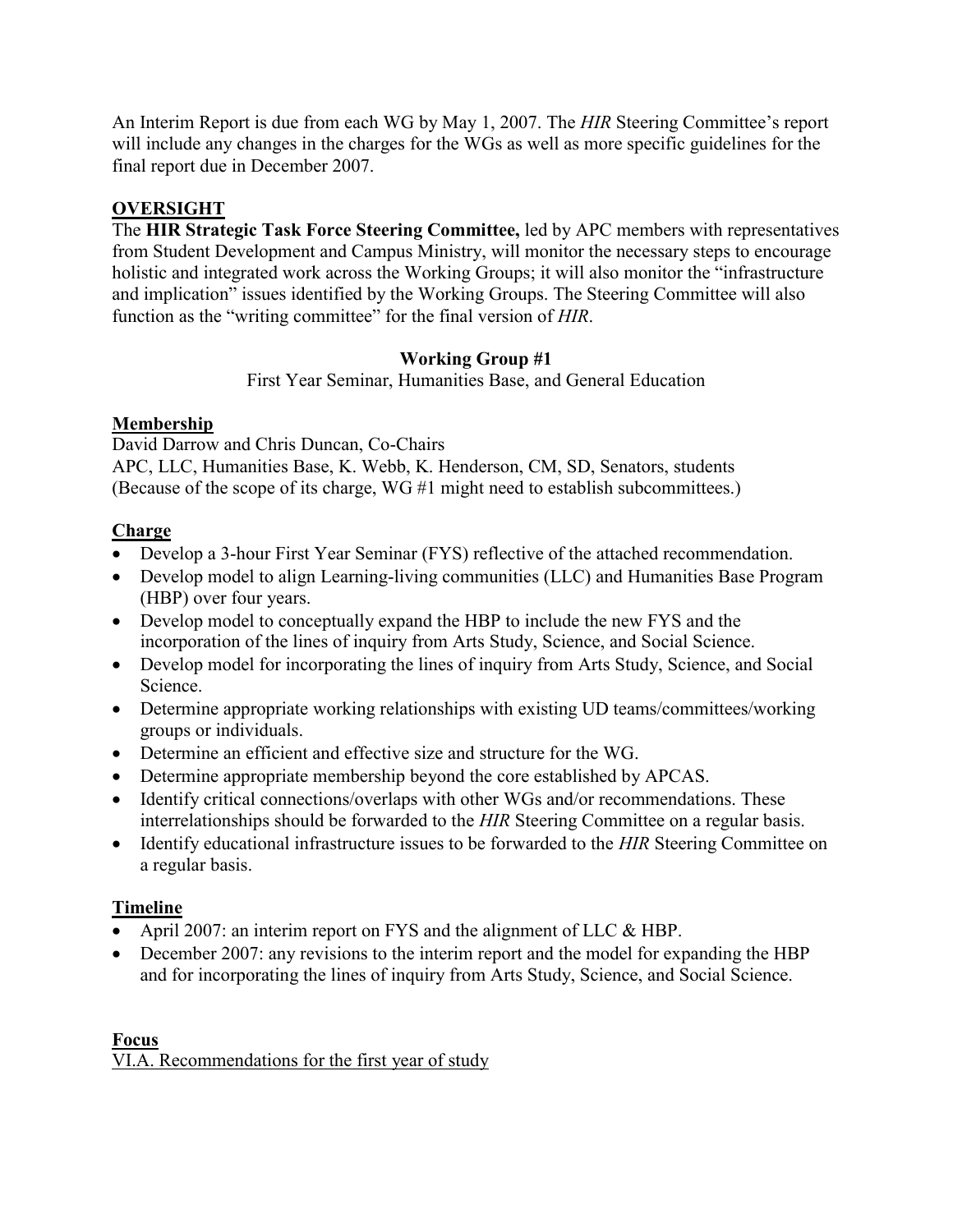- 1. Revise **first-year seminars** substantially to become academically challenging courses that foster engaging academic inquiry and reflection and orient students to the nature and purposes of a University of Dayton education. First-year seminars should be designed to promote the core learning outcomes, especially in scholarship, diversity, community, and vocation. They should also be coordinated with the Humanities Base Program. Some seminars may be offered in conjunction with first-year learning-living communities. First-year seminars should require that students begin construction of academic portfolios and also offer opportunities for service-based learning, focused partly on the campus community. First-year seminars would also be powerful vehicles through which to promote student learning about health and personal discipline in the context of students' educational development. In order to achieve these aims, first-year seminars should be expanded in curricular significance, either by counting for 3-4 semester hours of General Education credit or through linking with General Education courses. Ideally, these should be small, interdisciplinary, writing-intensive courses. The University should explore the possibility that writing-intensive seminars might replace one of the English composition courses in the first year. Collaboration with the Libraries, Student Development, and Campus Ministry will be essential to future development of first-year seminars. [Learning outcomes 1, 3-4, 7]
- 2. Revise the **Humanities Base Program** to lay the foundation for all core learning outcomes for the common academic program and to facilitate coordination with the objectives of first-year seminars and first-year learning-living communities. In particular, all Humanities Base courses should contribute to students' examination of faith traditions and to their academic encounters with diversity. As expressed in the current Humanities Base goals, all Humanities Base courses should actively support consideration of global perspectives. [All learning outcomes]

#### VI.B. Recommendations for the first and second years of study

- 1. Expand **Arts Study** offerings for first- and second-year students. Some of these courses should be coordinated with first-year seminars, Humanities Base courses, and first-year learning communities. Some Arts courses might be coordinated with proposals below for the second or third years of study. Study of, and active participation in, the arts provide uniquely powerful occasions to explore modes of inquiry, reflection, and experiential immersion in the world that advance the proposed student learning outcomes. [All learning outcomes]
- 2. Incorporate **scientific inquiry**, as pursued in the natural sciences, mathematics, engineering, and technology, more deliberately in the first and second years of study. Inquiry using the methods of these fields should be pursued in some first-year seminars. Some introductory science courses in General Education should be coordinated with courses in the Humanities Base or with first-year courses in the social sciences or arts. Courses that explore the distinctive methodologies and habits of mind in scientific fields advance learning outcomes for scholarship, community, practical wisdom, and critical evaluation of our times. Scientific inquiry is also inherently a form of global, transnational learning that relies on collaborative, communal work. [Outcomes 1, 4-6]
- 3. Incorporate **social scientific inquiry** more deliberately in the first and second years of study. Inquiry that employs methods of the social sciences should be pursued in some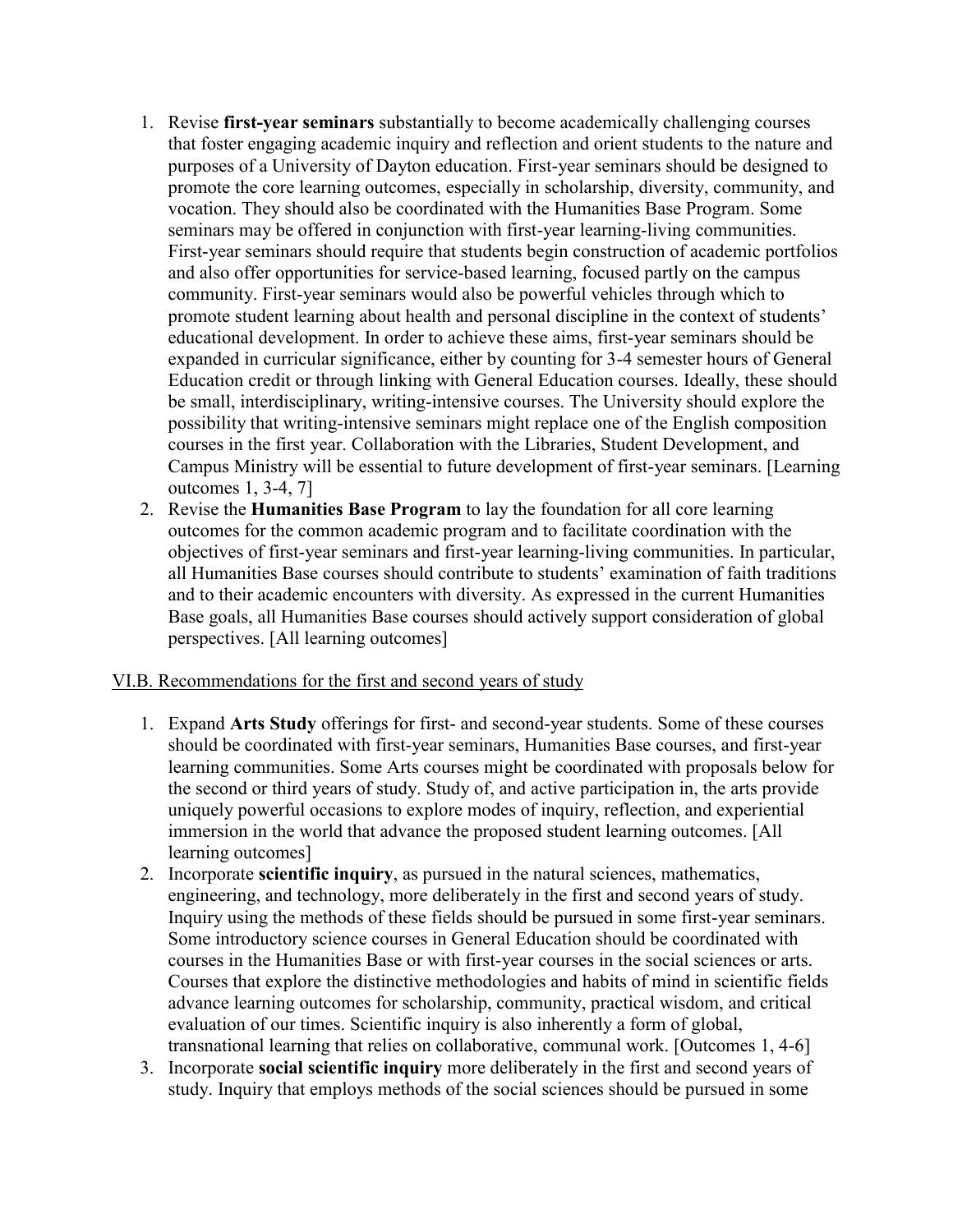first-year seminars and should be coordinated with other first- or second-year courses in General Education. Courses that develop the habits of mind necessary for critical study of human societies are potentially germane to all of the proposed learning outcomes. [All learning outcomes]

The preceding recommendations do not mean that the General Education Program's present emphasis on humanistic inquiry should be diminished. Rather, these other forms of inquiry should be explored more deliberately in the first and second years of study as complementary with, and in relation to, forms of humanistic inquiry and reflection.

### VI.E. Recommendations concerning educational infrastructure

The proposed student learning outcomes also support recommendations concerning the educational infrastructure that makes possible the development and delivery of the common academic program. The following recommendations are fundamentally important for the realization of the educational aims proposed in this report.

1. Expand structures and coordination of opportunities for **learning and living in community**. These should include, but by no means be limited to, learning-living communities for first-year students. Opportunities for multi-year learning communities should also be explored as vehicles through which third- and fourth-year students can exercise academic leadership in the campus community and contribute to younger students' academic development. Values and skills for learning and living in community should be developed, in part, in the context of engaging the culture and structure of the student neighborhood in both academically guided and religiously grounded ways. This recommendation requires faculty-development support for planning of the curricular elements of learning communities and for expanded collaboration with Student Development and Campus Ministry staff on co-curricular programming. [Learning outcomes 2 and 4]

### **(NOTE—VI. and VI. F & G to be attached)**

### **Working Group #2**

Service Learning, experiential learning and Multidisciplinary/Interdisciplinary Programs

#### **Membership**

Andrea Seielstad, Chair APC, Senators, Fitz Center, Campus Ministry, students

### **Charge**

- Develop new model for anchoring service learning in the curriculum.
- Develop principles and template for multidisciplinary minors, self-declared clusters, and problem-based, interdisciplinary courses.
- Determine appropriate working relationships with existing UD teams/committees/working groups or individuals.
- Determine an efficient and effective size and structure for the WG.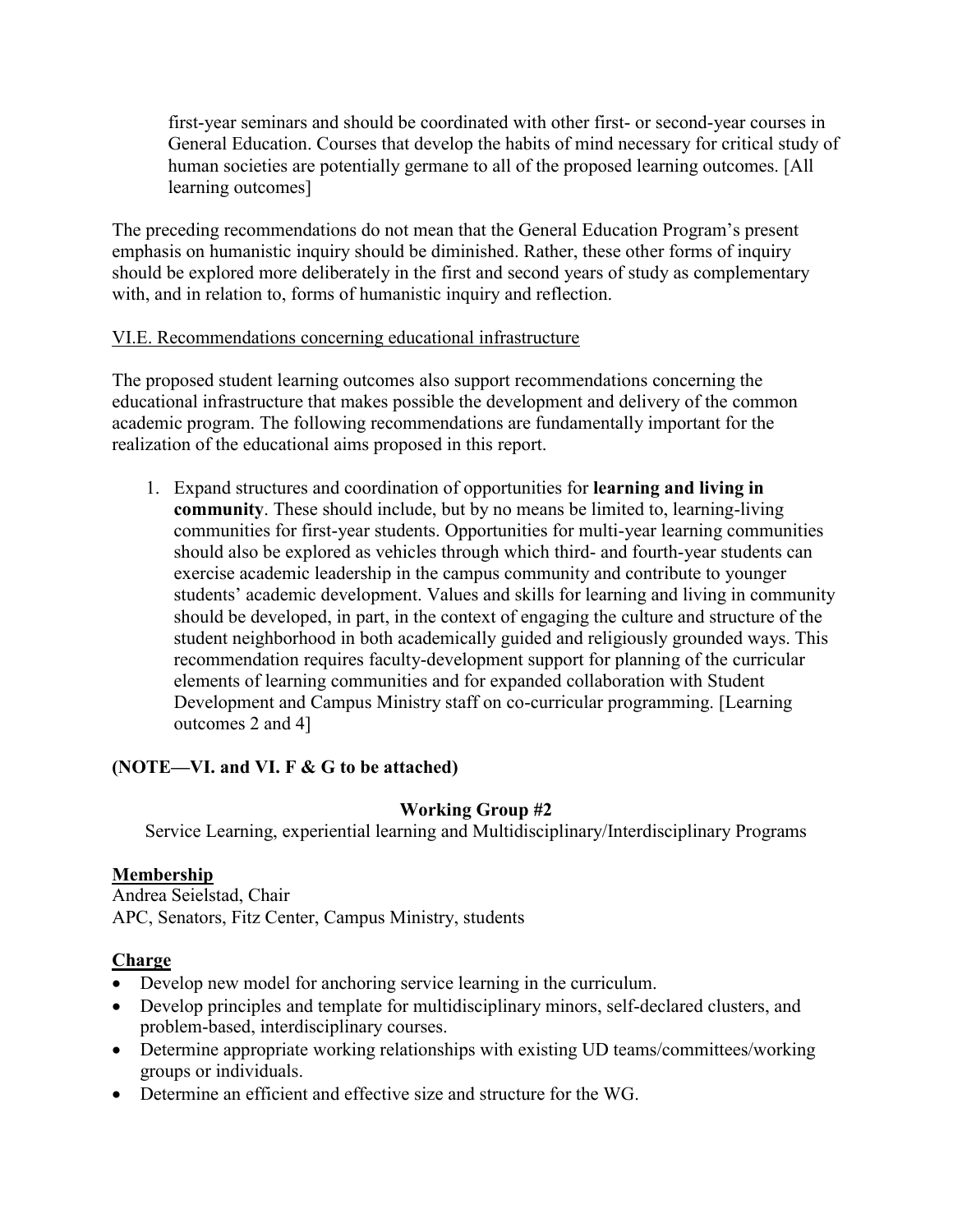- Determine appropriate membership beyond the core established by APCAS.
- Identify critical connections/overlaps with other WGs and/or recommendations. These interrelationships should be forwarded to the *HIR* Steering Committee on a regular basis.
- Identify educational infrastructure issues to be forwarded to the *HIR* Steering Committee on a regular basis.

### **Timelines**

- April 2007: Interim report on the models, principles, and formats for service learning, multidisciplinary minors, self-declared clusters, and problem-based, interdisciplinary courses.
- Dec. 2007: Final report for the above with any necessary modifications given the Interim reports from other WGs.

### **Focus**

### VI.C. Recommendations for the second and third years of study

- 1. Expand curricular and co-curricular offerings in, and support for, **service learning**. In the second year of study, service-learning opportunities should be focused substantially on the City of Dayton and the Greater Miami Valley; in the third year, service learning should be coordinated especially with study abroad or cultural immersion programs. Programmatic structures and pedagogical methods for integrating service experience with academic inquiry, scholarship, and reflection should be promoted. Support for faculty and staff who deliver and coordinate service-learning programs must be increased significantly. The expansion of service-learning programs must proceed with particular attention to respect for the dignity of community partners and the integrity of the University's relationships with them. [Learning outcomes 3-7]
- 2. Expand and facilitate **multidisciplinary minors and self-declared clusters** as successors to the current thematic cluster requirement. The goals of the thematic clusters are worthy, but their realization could be achieved more meaningfully through either multidisciplinary minors or student designed, self-declared clusters. Such multidisciplinary, integrative structures should focus on addressing real human problems and needs in light of critical evaluation of these times. They should also assist students in their on-going vocational reflections. There may also be a role for occasional course clusters that examine issues of special relevance to our times. Integration could be supported through an expanded student portfolio. Support for development and coordination of multidisciplinary minors would need to be increased significantly. [Learning outcomes 5-7]
- 3. Create **problem-based, interdisciplinary courses** in General Education designed especially for second- or third-year students. Such courses would aim at developing practical wisdom and critical evaluation of these times. They should develop familiarity with forms of technological and economic analysis, as well as with critical modes of ethical, social, and ecological inquiry, including Catholic Social Teaching. Such courses could belong to multidisciplinary minors or to self-declared or occasional clusters, and should be linked both to the Humanities Base and to majors, where feasible. [Learning outcomes 5-6]

# **(NOTE—VI. and VI. F & G to be attached)**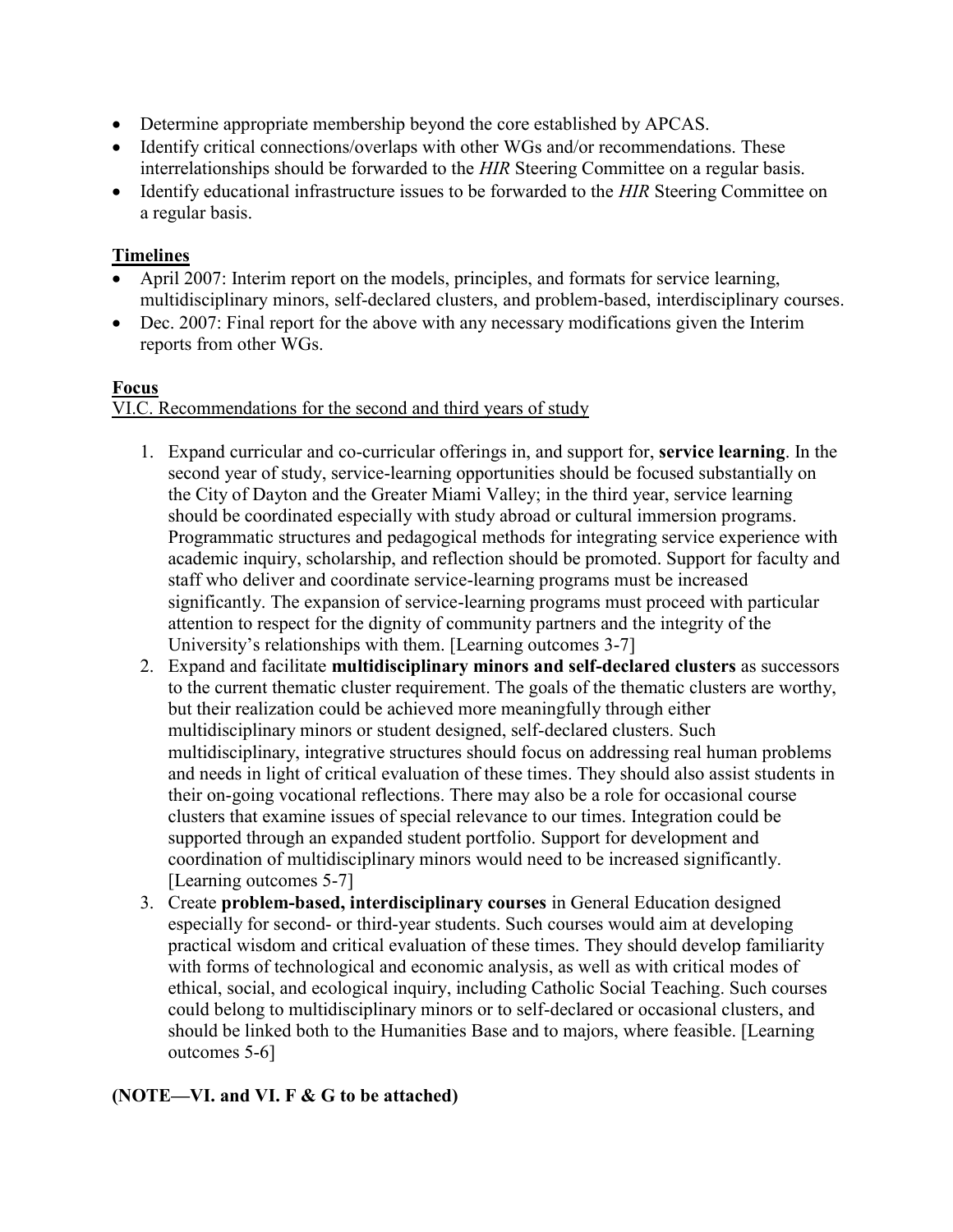# **Working Group #3**

Intercultural Learning

### **Membership**

Chair to be determined

APC, Senators, IST curricular sub-committee, A. Anderson, and consultation with Enrollment Management, students

### **Charge**

- Develop new model for curricular revisions to incorporate and expand international and intercultural study.
- Collaborate with WG 1 and 4 regarding objectives for global learning.
- Collaborate with Enrollment Management on identifying the implications of expanding opportunities and expectations for the study of foreign languages.
- Determine appropriate working relationships with existing UD teams/committees/working groups or individuals.
- Determine an efficient and effective size and structure for the WG.
- Determine appropriate membership beyond the core established by APCAS.
- Identify critical connections/overlaps with other WGs and/or recommendations. These interrelationships should be forwarded to the *HIR* Steering Committee on a regular basis.
- Identify educational infrastructure issues to be forwarded to the *HIR* Steering Committee on a regular basis.

# **Timeline**

- April 2007: Interim report on the models, principles, and formats for expanding international and intercultural study; report on the implications of expanding opportunities and expectations for the study of foreign languages.
- Dec. 2007: Final report for the above with any necessary modifications given the Interim reports from other WGs.

### **Focus**

4. Expand opportunities for **international and intercultural study**, including curricular revisions to promote **global learning**. Objectives for global learning should be incorporated in all multidisciplinary minors and in many capstone courses, in addition to the Humanities Base. Cultural immersions should incorporate explicit links to the curriculum in order to promote academically-informed reflection and analysis. Opportunities for and incentives to promote **study of foreign language** should be developed wherever possible for each academic unit. [Learning outcomes 3-4, 6]

### **(NOTE—VI. and VI. F & G to be attached)**

### **Working Group #4**

Student Scholarship and Culminating Experiences

### **Membership**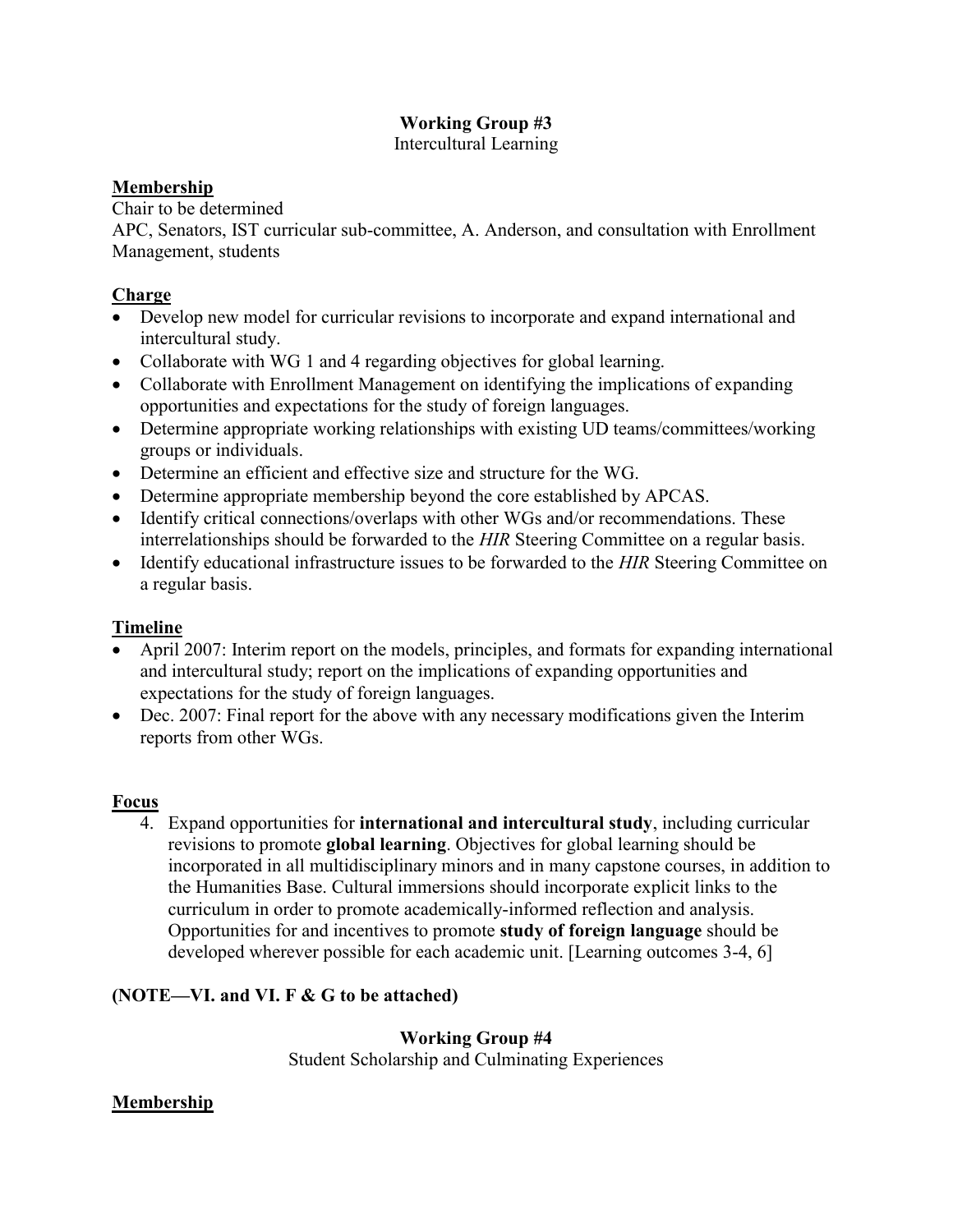Darren Parker and Rebecca Wells, co-chairs

APC, Senators, Honors and Scholars, representatives from each school and division, students

# **Charge**

- Develop principles and models for expanding student scholarship throughout the common academic program.
- Develop principles and models for creating capstone experiences in the majors and for general education.
- Determine appropriate working relationships with existing UD teams/committees/working groups or individuals.
- Determine an efficient and effective size and structure for the WG.
- Determine appropriate membership beyond the core established by APCAS.
- Identify critical connections/overlaps with other WGs and/or recommendations. These interrelationships should be forwarded to the *HIR* Steering Committee on a regular basis.
- Identify educational infrastructure issues to be forwarded to the *HIR* Steering Committee on a regular basis.

# **Timeline**

- April 2007: Interim report on the models, principles, and formats for expanding international and intercultural study; report on the implications of expanding opportunities and expectations for the study of foreign languages.
- Dec. 2007: Final report for the above with any necessary modifications given the Interim reports from other WGs.

### **Focus**

VI.D. Recommendations for the fourth (or final) year of study

- 1. Develop a culminating **capstone seminar or project in each major**. Such a seminar or project would aim at promoting scholarship and culminating reflection on vocational discernment and life plans. Such a course or project should also aim to integrate study at various levels in General Education with study in the major. An expanded student portfolio could document such integration and vocational reflection. [Learning outcomes 1 and 7]
- 2. Create **multidisciplinary capstone course(s) in General Education**. Where feasible within a course of study, such a capstone course could support the previous recommendation, helping to develop and integrate culminating study in General Education in relation to the major. An expanded portfolio system could again be valuable for such a course. The course would also be linked clearly to the Humanities Base and could provide students opportunities to build upon a multidisciplinary minor or selfdeclared or occasional cluster. The course should emphasize all core learning outcomes. Where feasible, it could be coordinated with capstone seminars in the majors. General Education requirements may need to be modified in order to accommodate such a multidisciplinary capstone in General Education. [All learning outcomes.]
- 3. Develop and expand structures for requiring, coordinating, funding, and reviewing **student scholarship**. Undergraduate research programs would need to be developed that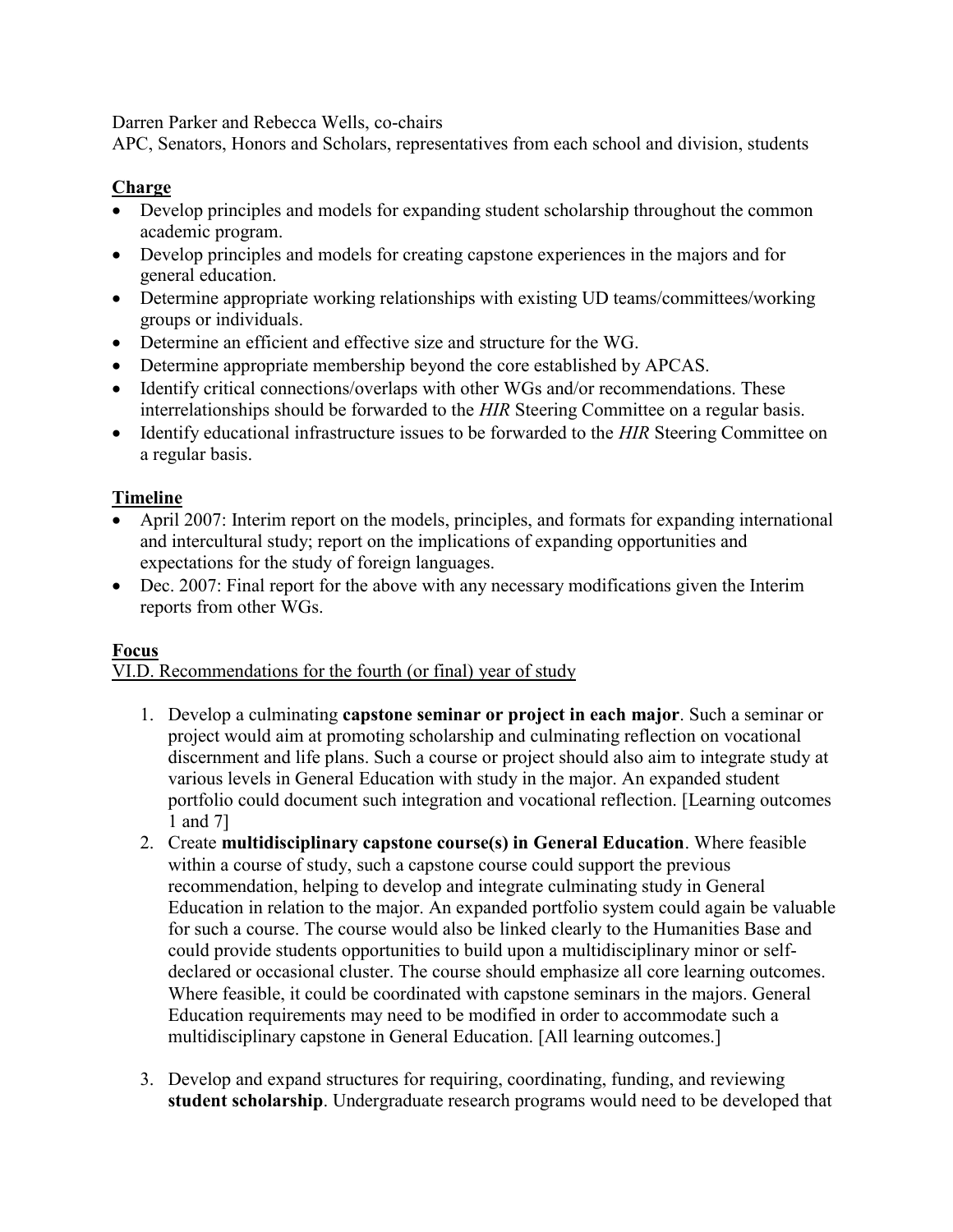are appropriate to serve each unit's majors. A portfolio structure could be helpful for coordination and review of student scholarship. [Learning outcome 1]

Recommendations for the common academic program, and especially the third and fourth years of study, should be pursued in ways that support valuable relationships between undergraduate and graduate education, so that undergraduates will be well prepared for graduate work and so that the University's emerging strategies for graduate education are well coordinated with its approach to undergraduate education.

The foregoing recommendations [section VI.A-D] all require substantial investment in faculty development for curricular design and pedagogical innovation, and should inform criteria for faculty hiring.

# **(NOTE—VI. and VI. F & G to be attached)**

# **Working Group #5**

Faculty Development Communication (W'07) Pedagogy  $(F'07)$ 

### **Membership**

Jack O'Gorman, Chair APC, Senators, Faculty Development Committee, students

### **Charge**

- Review an analyze the current language used to describe UD's programs to any and all audiences. (Recruitment materials, PR, bulletins, web sites, etc., etc.)
- Develop principles and models for aligning academic advising with *HIR.*
- Develop principles and models for creating and funding faculty seminars to enable UD to reach and sustain the revisions/recommendations of all the WGs.
- Develop principles and models for reconfiguring physical spaces to facilitate student learning and sustaining the revisions/recommendations of all the WGs.
- Determine appropriate working relationships with existing UD teams/committees/working groups or individuals.
- Determine an efficient and effective size and structure for the WG.
- Determine appropriate membership beyond the core established by APCAS.
- Identify critical connections/overlaps with other WGs and/or recommendations. These interrelationships should be forwarded to the *HIR* Steering Committee on a regular basis.
- Identify educational infrastructure issues to be forwarded to the *HIR* Steering Committee on a regular basis.

# **Timelines**

- April 2007: Interim report on how UD currently communicates its programs.
- Dec. 2007: Final report addressing new content and language; models and principles for academic advising, faculty seminars, and physical spaces.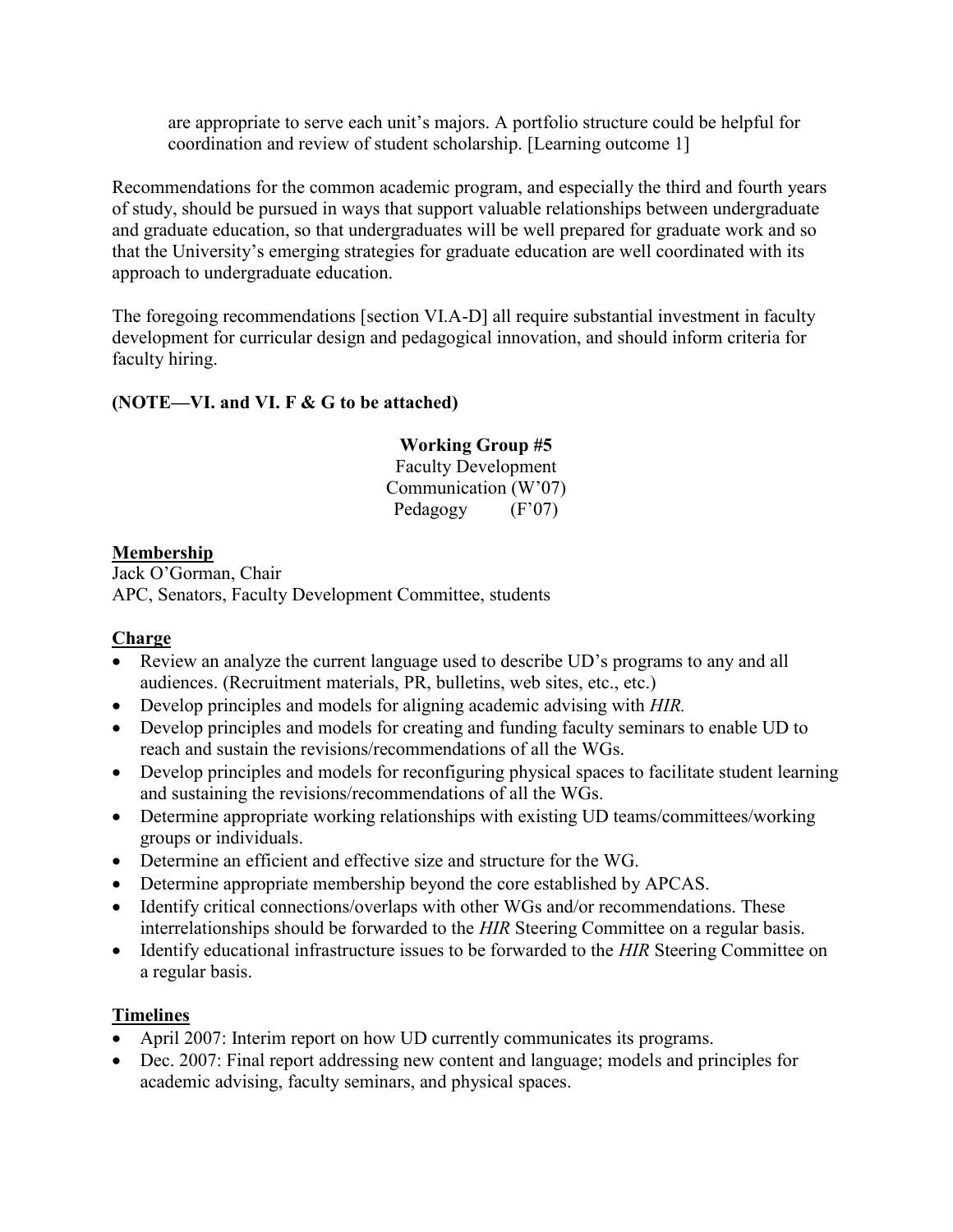#### **Focus** VI.E. Recommendations concerning educational infrastructure

The proposed student learning outcomes also support recommendations concerning the educational infrastructure that makes possible the development and delivery of the common academic program. The following recommendations are fundamentally important for the realization of the educational aims proposed in this report.

- 2. Strengthen structures, support, and faculty preparation for **academic advising**. More effective and better supported academic advising is essential for developmentally sensitive delivery of the common academic program, for meaningful integration of learning across disciplines, for integration of curricular and co-curricular learning, and for sustained reflection on vocation. An expanded portfolio system could facilitate student interaction with advisors. Tools for evaluating academic advising by faculty should be developed and incorporated into reviews for performance, promotion, and tenure. Academic advisors should also work in tandem with the mentoring activities carried out through Student Development and Campus Ministry. [All learning outcomes]
- 3. Create and fund **faculty seminars** to develop proposals for key elements of a revised curriculum. Possible areas for faculty study might include undergraduate scholarship, the Catholic and Marianist context for the components of the first-year curriculum, service learning and community-based learning, global learning, or pedagogies for experiential learning in multiple fields. Where possible, faculty seminars should build upon recent faculty development efforts in scholarship, curriculum, and pedagogy. Such seminars would be well suited to the University of Dayton's faculty culture and would be likely to yield thoughtfully developed, innovative pilot programs. [All learning outcomes]
- 4. Reconfigure **design and assignments of classroom space and course schedules** to facilitate student inquiry, collaboration, and reflection. Successful coordination among courses or between courses and co-curricular experiences also requires creative scheduling and use of space. Protected opportunities for reflection, community building, service activity, or prayer should be created. The busy, distraction-filled environment of the campus otherwise will preclude the deep forms of engagement recommended in this report. The new master plan for the campus should place high priority upon the architectural implications of this report. [All learning outcomes]

Just as the recommendations presented here will require investment in faculty development, they also entail substantially expanded collaboration between faculty and staff, especially in Student Development and Campus Ministry, as well as significantly increased staff support in general.

The Working Group recognizes that the recommendations presented in this section are ambitious and will require thoughtfully prioritized and sensitively planned implementation. Planning for implementation falls outside the scope of the Working Group's charge. However, the ambitious character of the recommendations reflects the high aspirations for the University and its students that were expressed consistently and repeatedly by the many faculty and staff who contributed to this project.

# **NOTE—THESE SECTIONS WILL BE ATTACHED TO THE**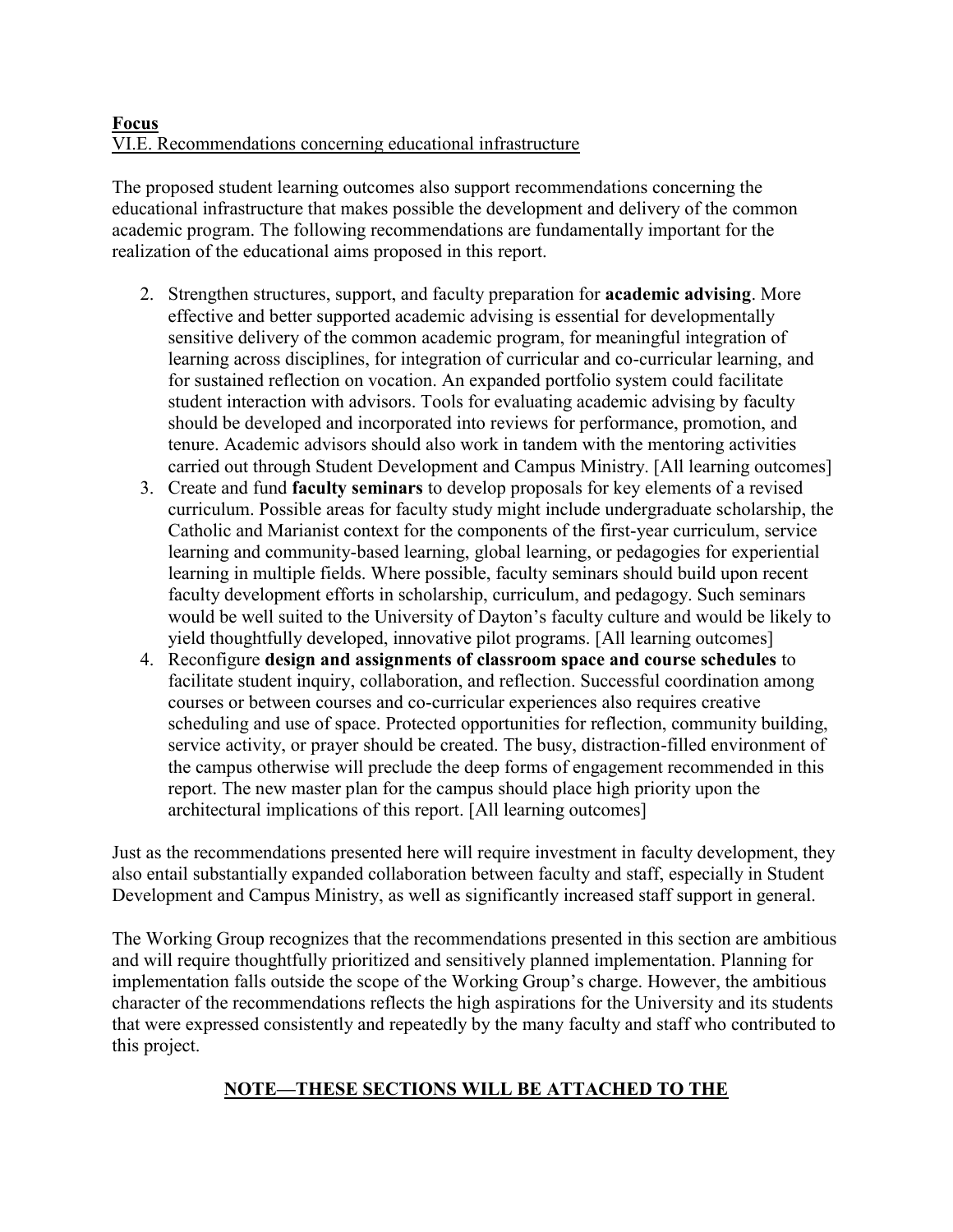# **SPECIFIC CHARGE FOR EACH WG**.

### **VI. Recommendations for programs, educational infrastructure, and faculty development; implications for faculty work life and university resources**

The Working Group offers the following recommendations concerning academic programs, educational infrastructure, and faculty development as preferred ways to advance the educational aims and student learning outcomes proposed for the common academic program. These learning outcomes reflect an educational approach that must attend carefully to undergraduate students' academic and personal development over the course of a four-year degree program. Recommendations in the first four sub-sections [VI.A-D] are organized in relation to the developmental progression of students' academic experience. The Working Group recognizes that "year of study" does not constitute a discrete developmental stage. Rather, the concept is used to provide a practically manageable way of highlighting certain appropriate points of emphasis along students' four-year educational experience at the university. The final three subsections [VI.E-G] identify features of educational infrastructure, faculty work life, and investment of university resources that must be addressed if the recommended programmatic and pedagogical changes are to flourish and the proposed educational aims are to be vital and sustainable.

As well as reflecting the discussions initiated by the Working Group, these recommendations draw upon other work on the curriculum being done by the First Year Team, the Humanities Base Committee, the Cluster Coordinating Committee, the Committee on General Education and Competencies, and faculty involved in various academic excellence initiatives funded by the Provost. These recommendations are also designed to advance the seven strategic goals set out in *A Vision of Excellence*.

# VI.F. Implications for faculty work life

Curricular and co-curricular revisions motivated by the educational ideals expressed in this report will require special investments of faculty members' time, talent, and energy. Unless faculty members have the time, funding, and support needed to take meaningful ownership of the programmatic revisions recommended here, the resulting curricular changes will lack academic depth and vitality and will become unsustainable. The following implications for faculty work life are, therefore, particularly important for the flourishing of Catholic, Marianist education at the University of Dayton.

- 1. Significant contributions to major curricular-revision efforts must be recognized and rewarded appropriately in **annual performance reviews** if faculty commitment to these efforts is to be sustained for the long term. Significant faculty involvement in experiential, inquiry-based learning outside the classroom and the integration of cocurricular activities with the curriculum should also be recognized and rewarded in annual merit reviews.
- 2. **Reviews for tenure and promotion** likewise must give appropriate recognition to significant faculty contributions to major curricular revisions. This does not mean that